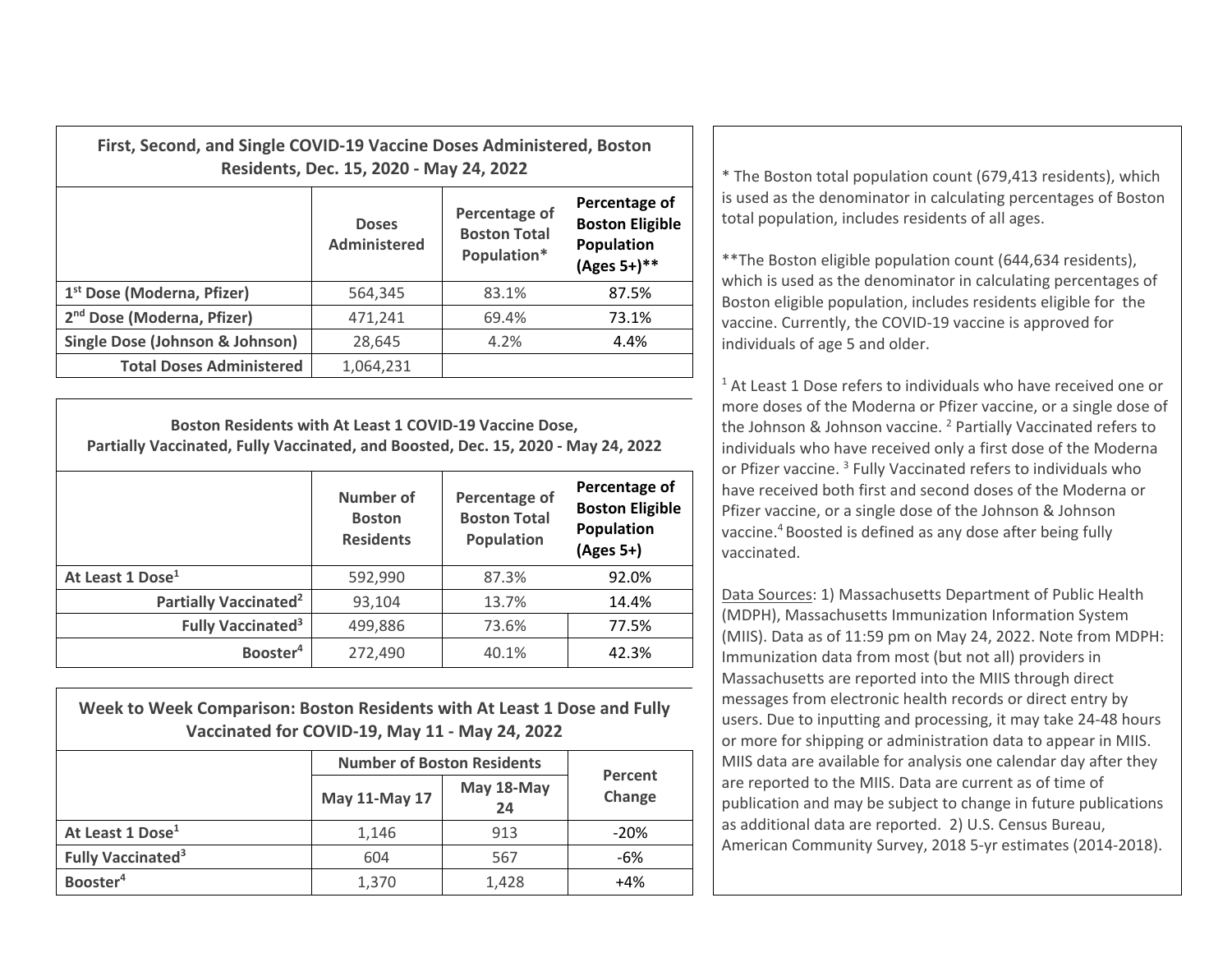

\* Total number of individuals receiving their initial dose in the 10‐week period.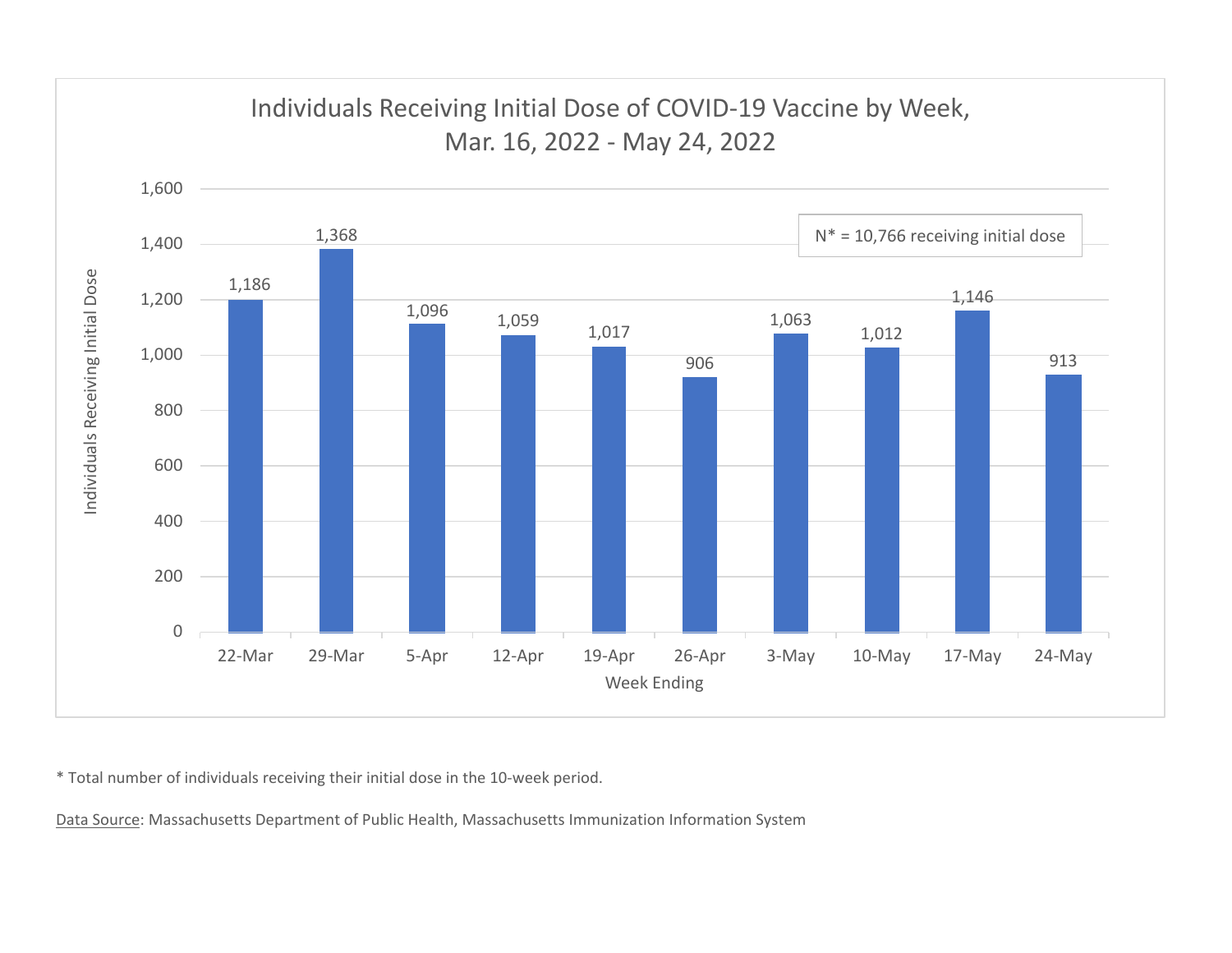

\* Total number of individuals receiving their final dose in the 10‐week period.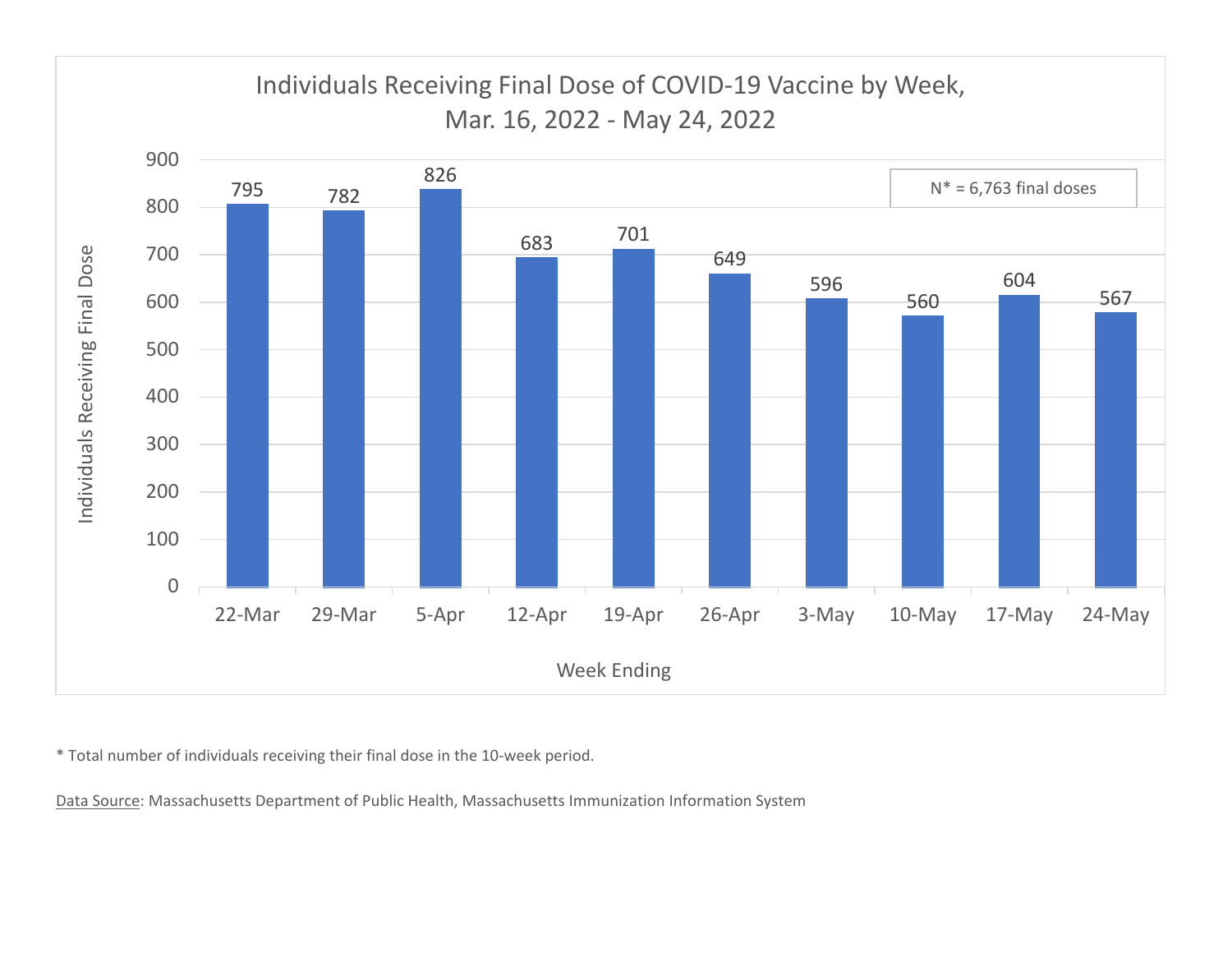

\* Total number of individuals receiving <sup>a</sup> booster dose in the 10‐week period.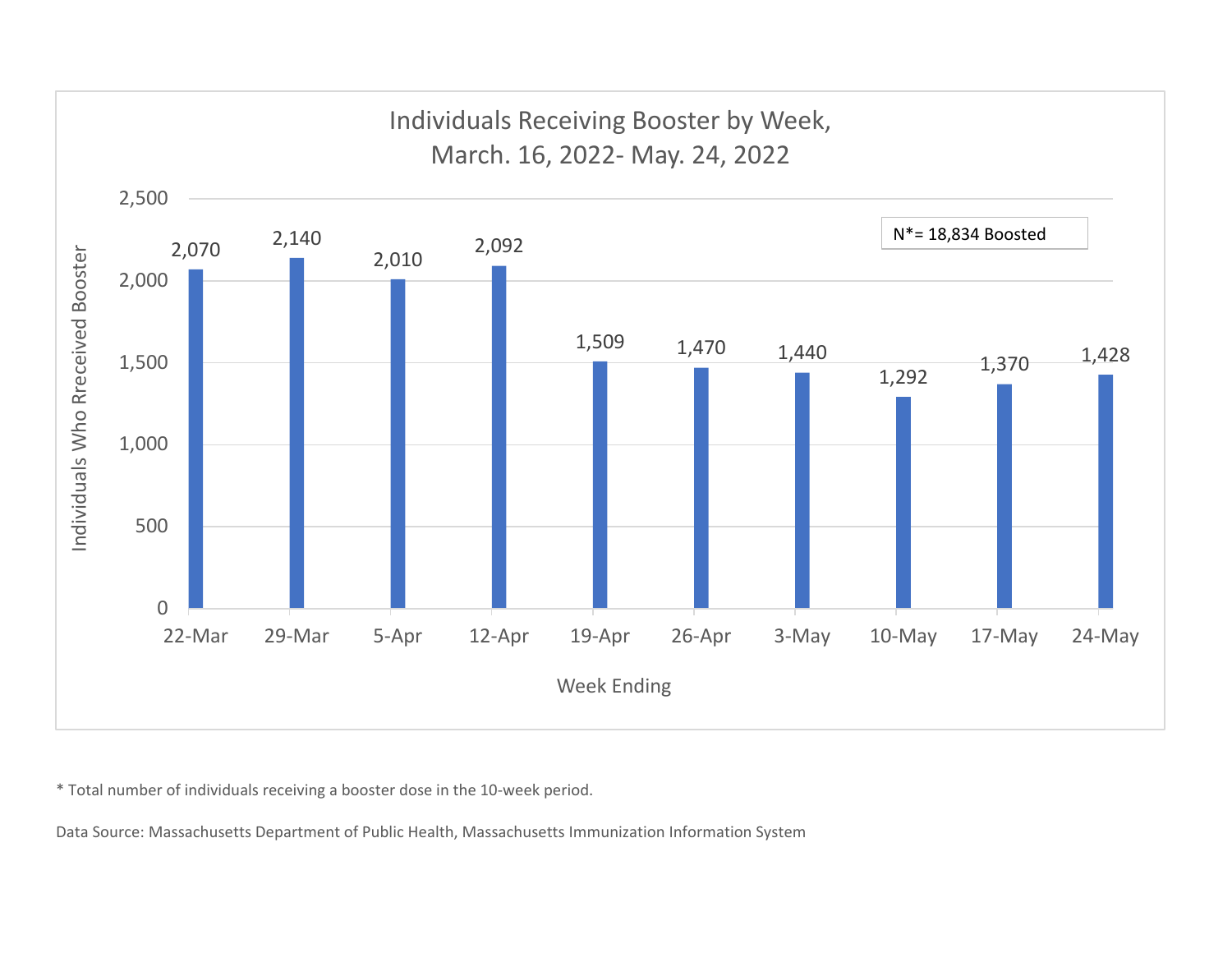

\* Varies from Total N of Individuals with At Least 1 Dose (592,990) due to missing age data for 8 individuals.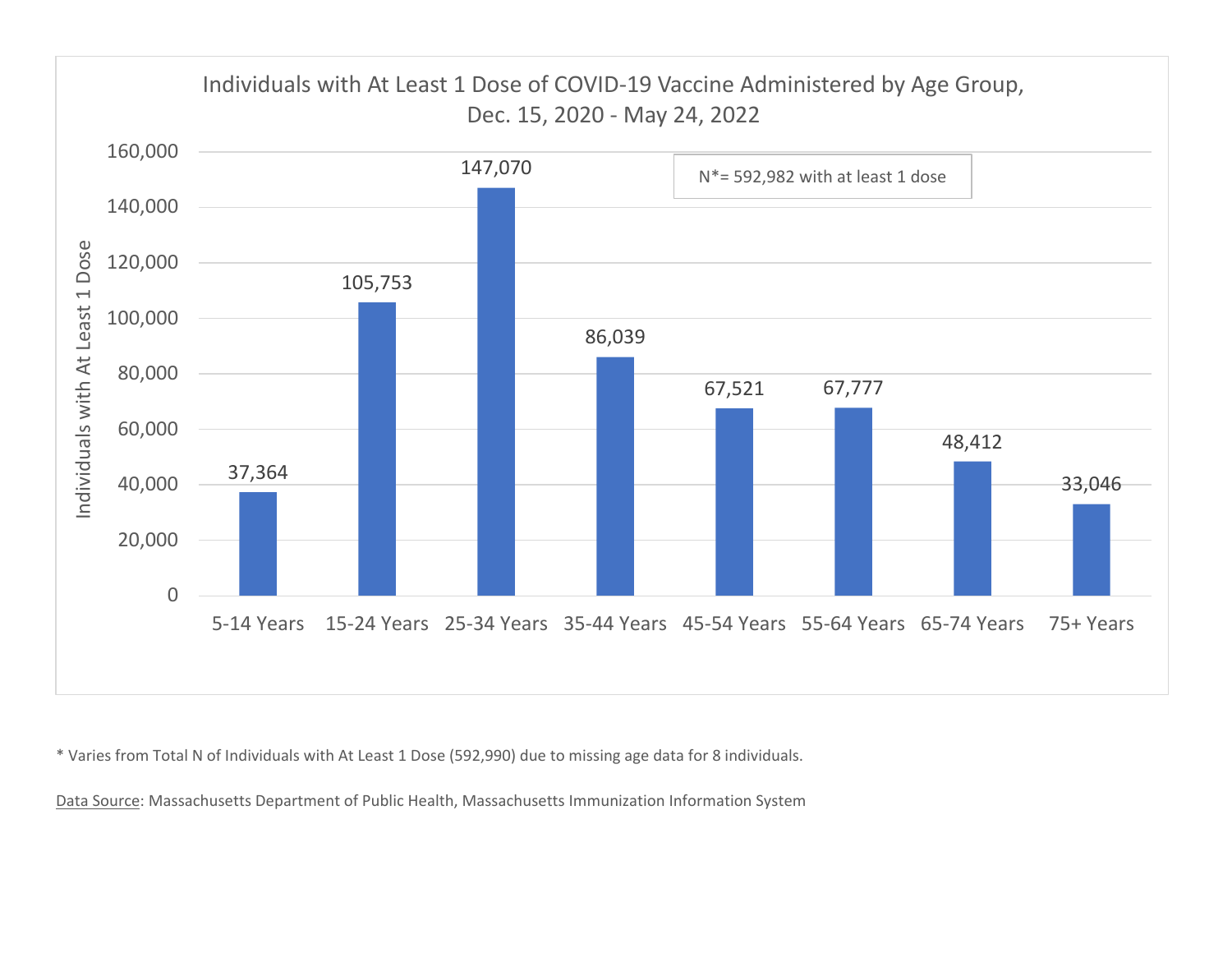

\* Varies from Total N of Individuals with At Least 1 Dose (592,990) due to missing age data for 8 individuals.

In accordance with CDC practices, BPHC has capped the percent of population coverage metrics at 99.9%. These metrics could be greater than 99.9% for multiple reasons, including census denominator data not including all individuals that currently reside in the county (e.g., part time residents) or potential data reporting errors. Estimates may change as new data are made available.

Percentage of overall Boston population with at least 1 dose <sup>=</sup> 87.3%.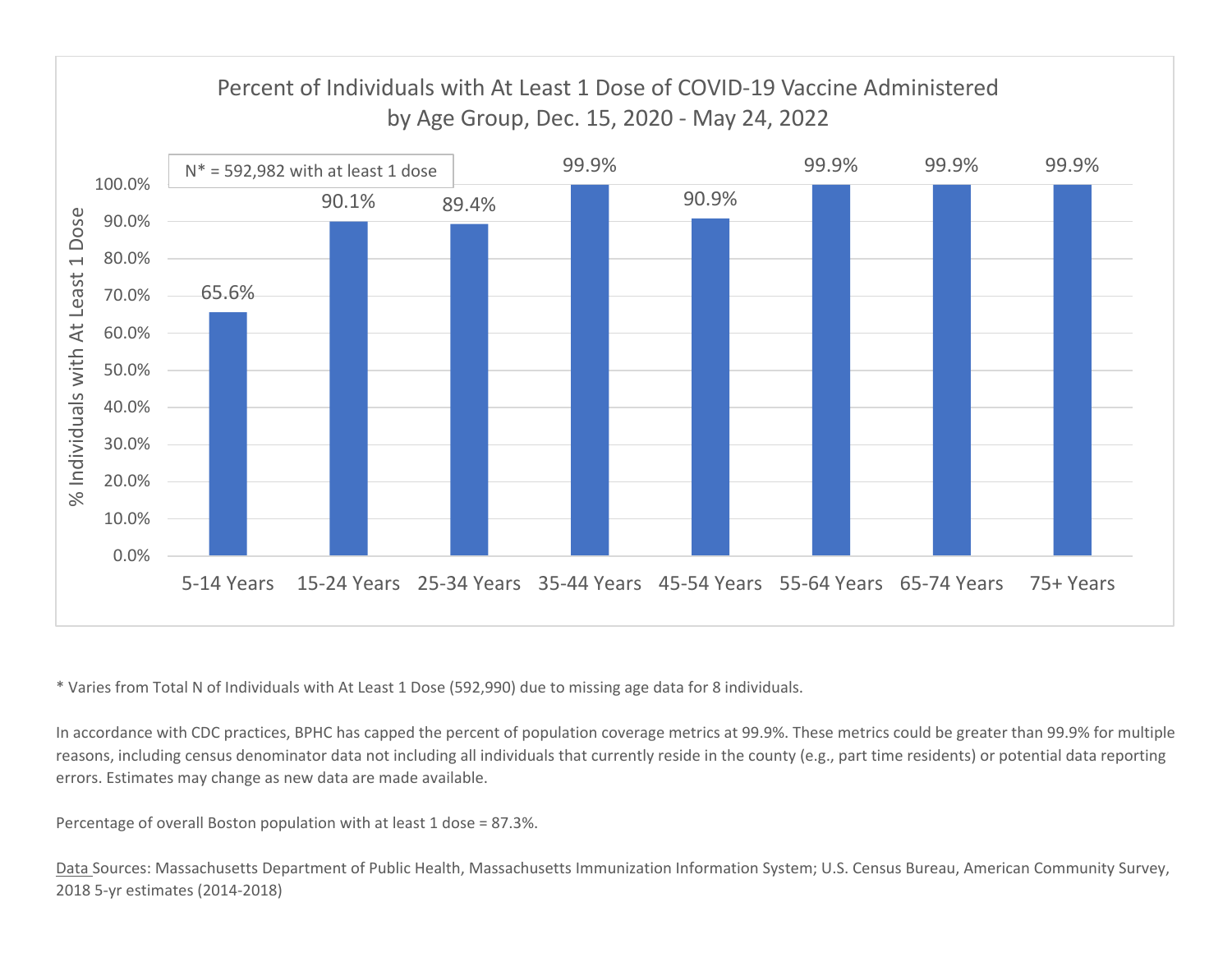

\* Varies from Total N of Fully Vaccinated Individuals (499,886) due to missing age data for 2 individuals.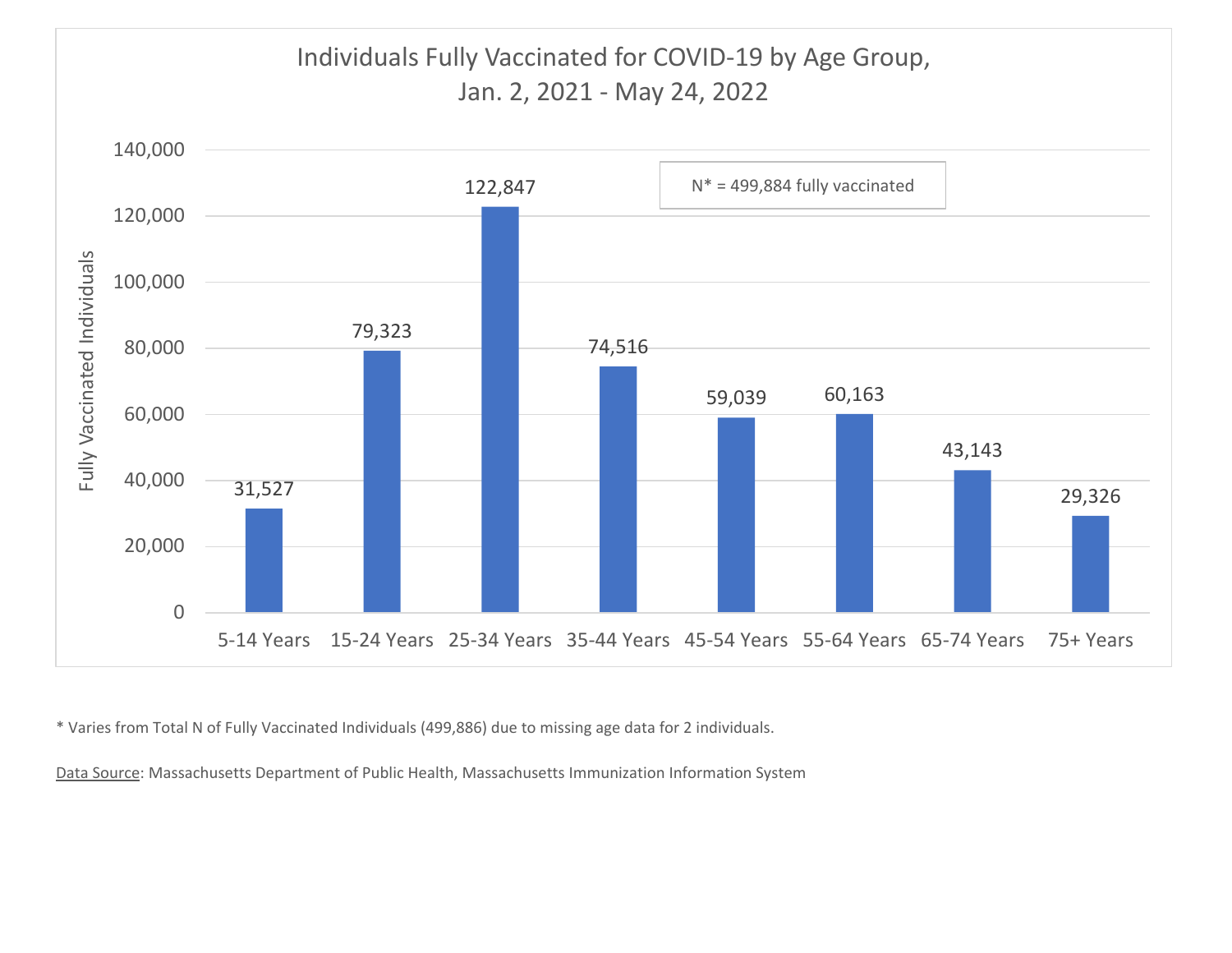

\* Varies from Total N of Fully Vaccinated Individuals (499,886) due to missing age data for 2 individuals.

Percentage of overall Boston population fully vaccinated <sup>=</sup> 73.6%.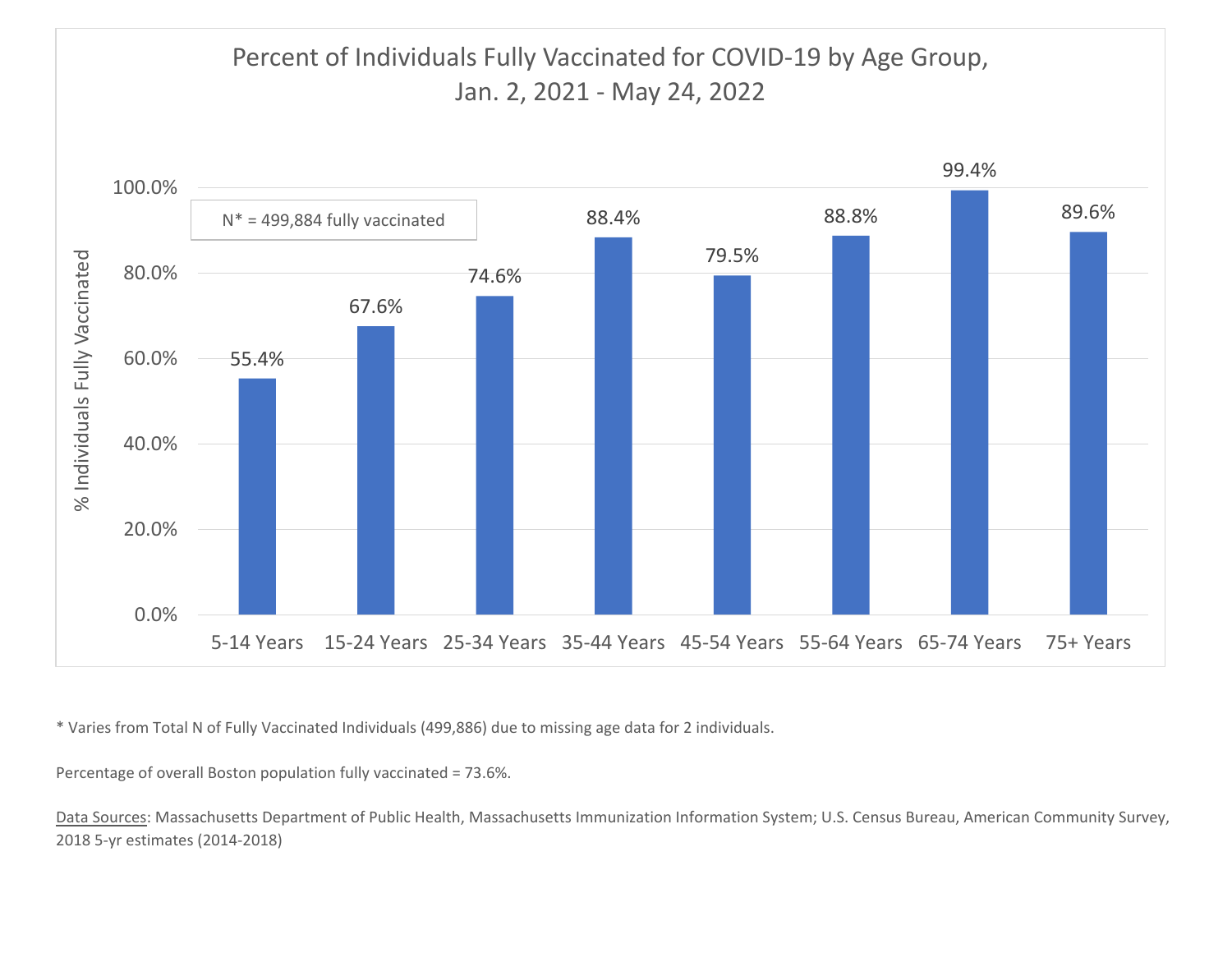

Asian/PI <sup>=</sup> Asian, Native Hawaiian, and Pacific Islander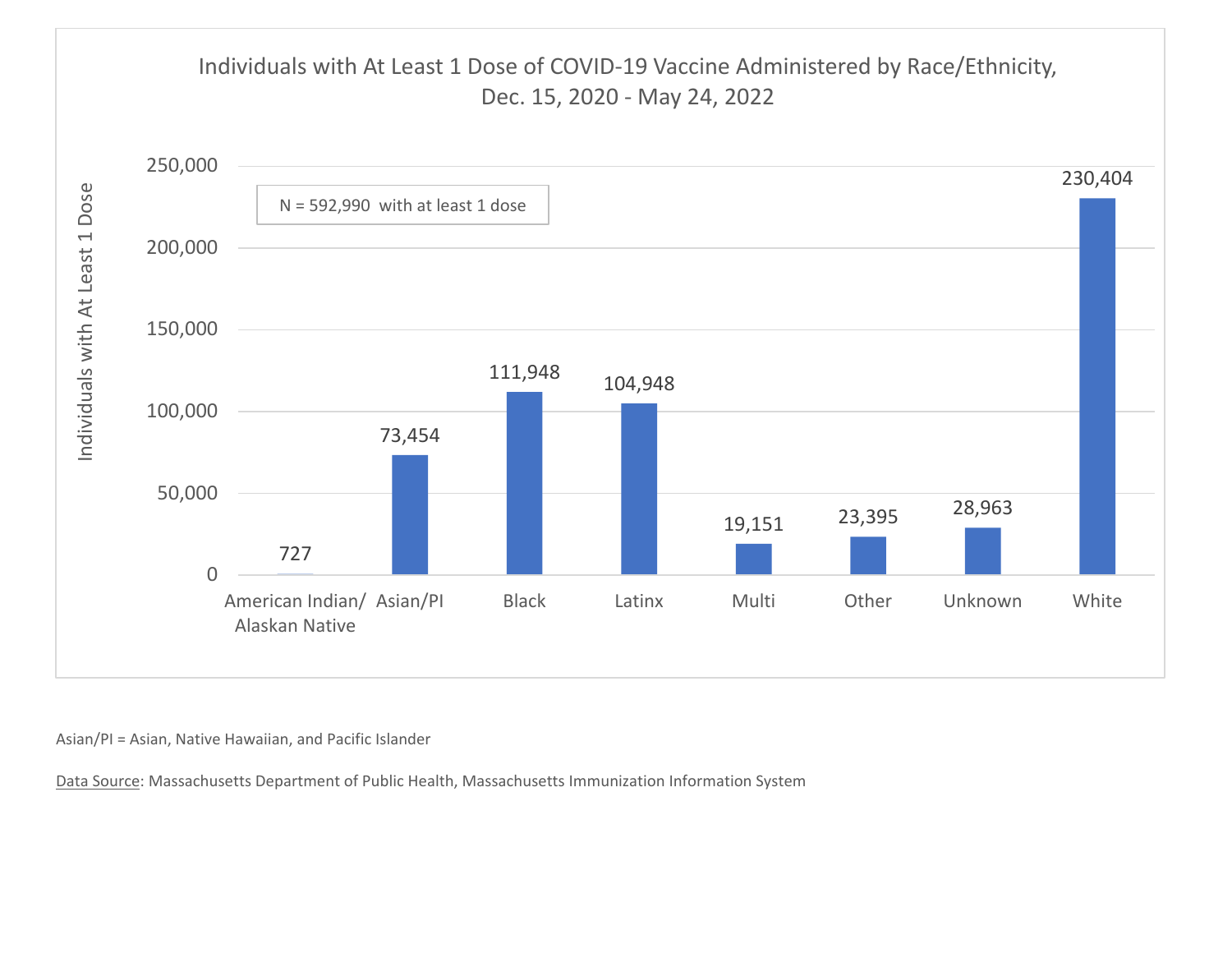

Asian/PI <sup>=</sup> Asian, Native Hawaiian, and Pacific Islander

\* Varies from Total N of Individuals with At Least 1 Dose (592,990) because data for residents who identify as Multiracial, Other, or Unknown are not included in this chart due to lack of comparable population data.

Percentage of overall Boston population with at least 1 dose <sup>=</sup> 87.3%.

In accordance with CDC practices, BPHC has capped the percent of population coverage metrics at 99.9%. These metrics could be greater than 99.9% for multiple reasons, including census denominator data not including all individuals that currently reside in the county (e.g., part time residents) or potential data reporting errors. Estimates may change as new data are made available.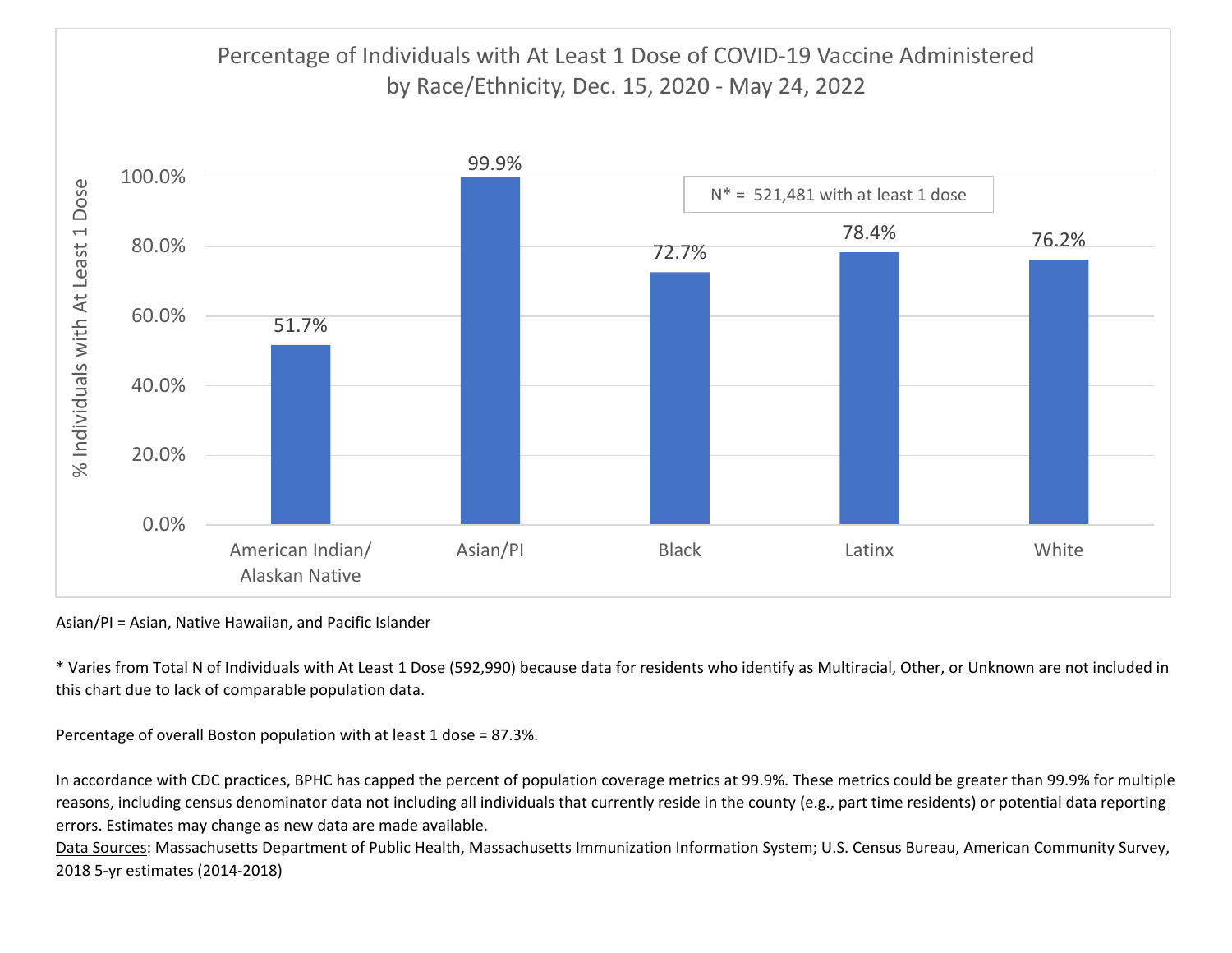

Asian/PI <sup>=</sup> Asian, Native Hawaiian, and Pacific Islander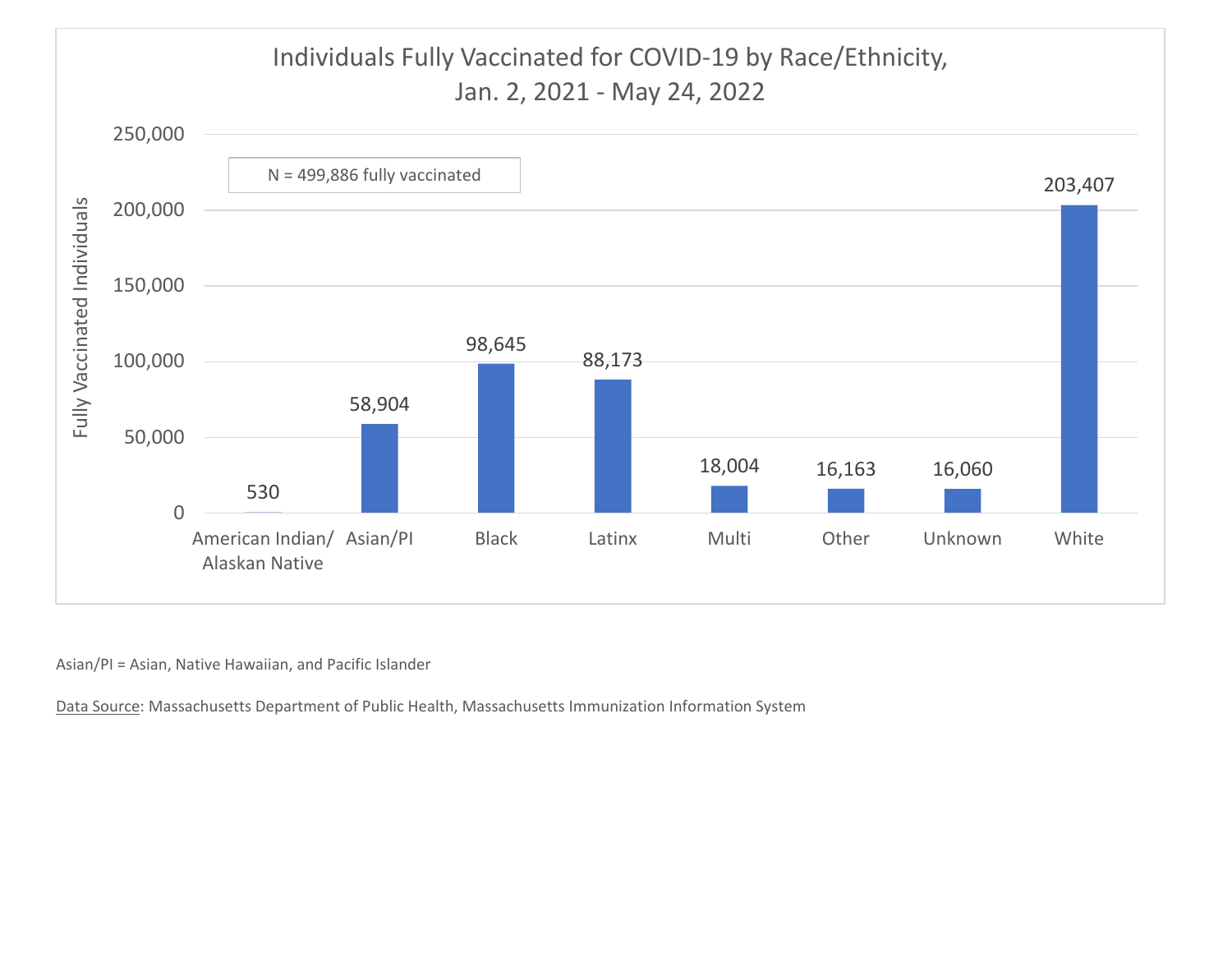# Percentage of Individuals Fully Vaccinated for COVID‐19 by Race/Ethnicity, Jan. 2, 2021 ‐ May 24, 2022



#### Asian/PI <sup>=</sup> Asian, Native Hawaiian, and Pacific Islander

\* Varies from Total N of Fully Vaccinated Individuals (499,886) because data for residents who identify as Multiracial, Other, or Unknown are not included in this chart due to lack of comparable population data.

Percentage of overall Boston population fully vaccinated <sup>=</sup> 73.6%.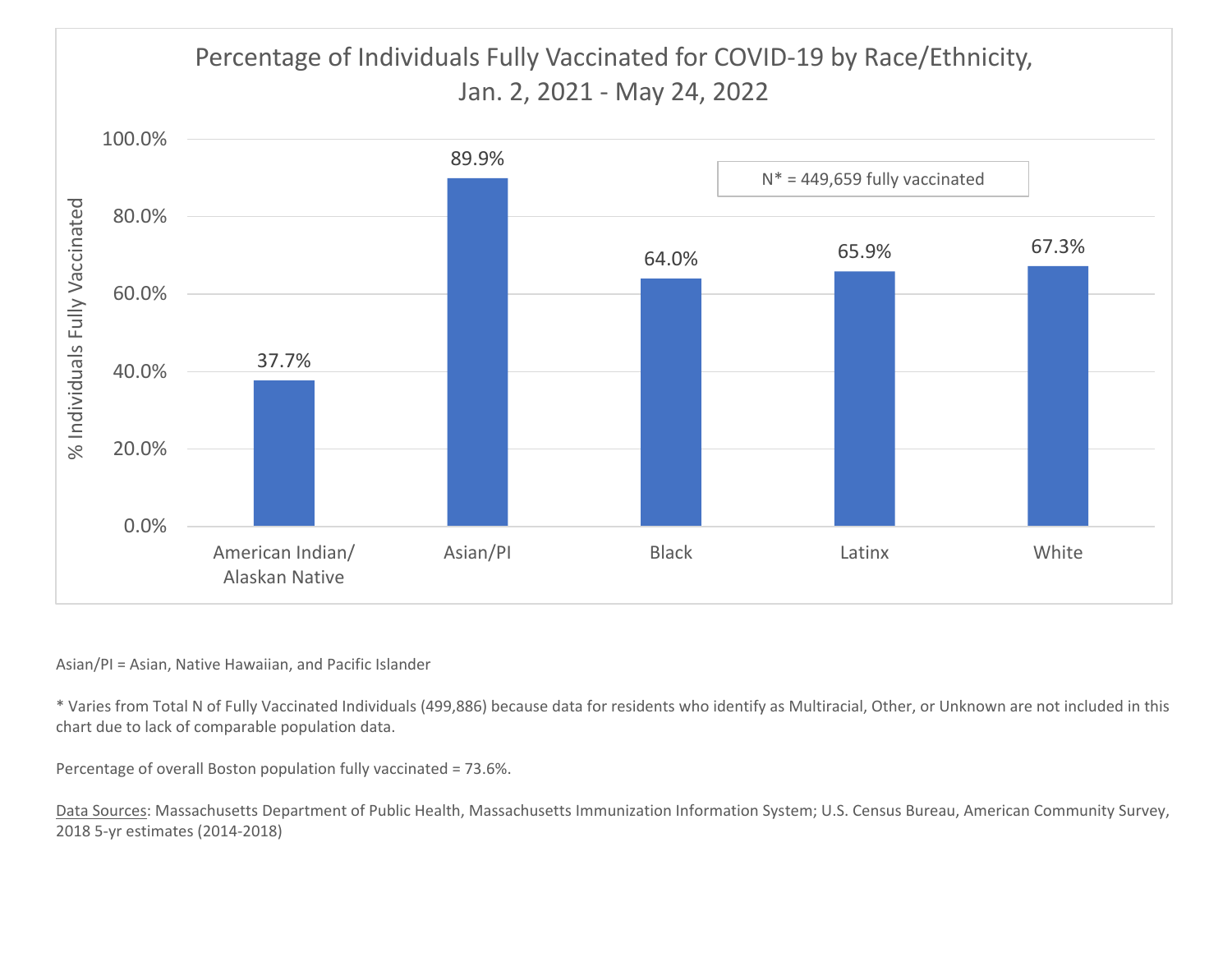

Asian/PI <sup>=</sup> Asian, Native Hawaiian, and Pacific Islander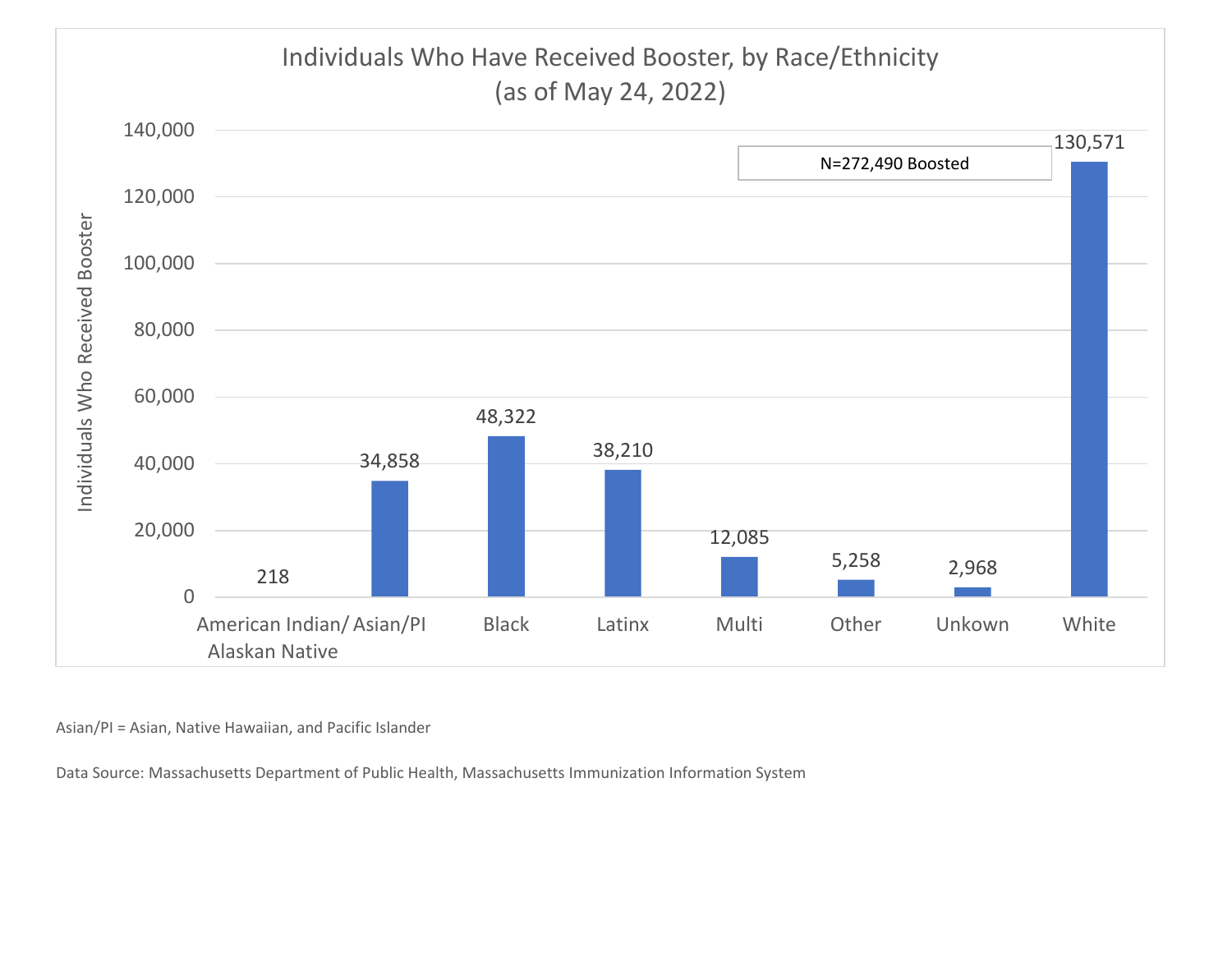

Asian/PI <sup>=</sup> Asian, Native Hawaiian, and Pacific Islander

\* Varies from Total N of boosted Individuals (272,490) because data for residents who identify as Multiracial, Other, or Unknown are not included in this chart due to lack of comparable population data.

Percentage of overall Boston population boosted <sup>=</sup> 40.1%.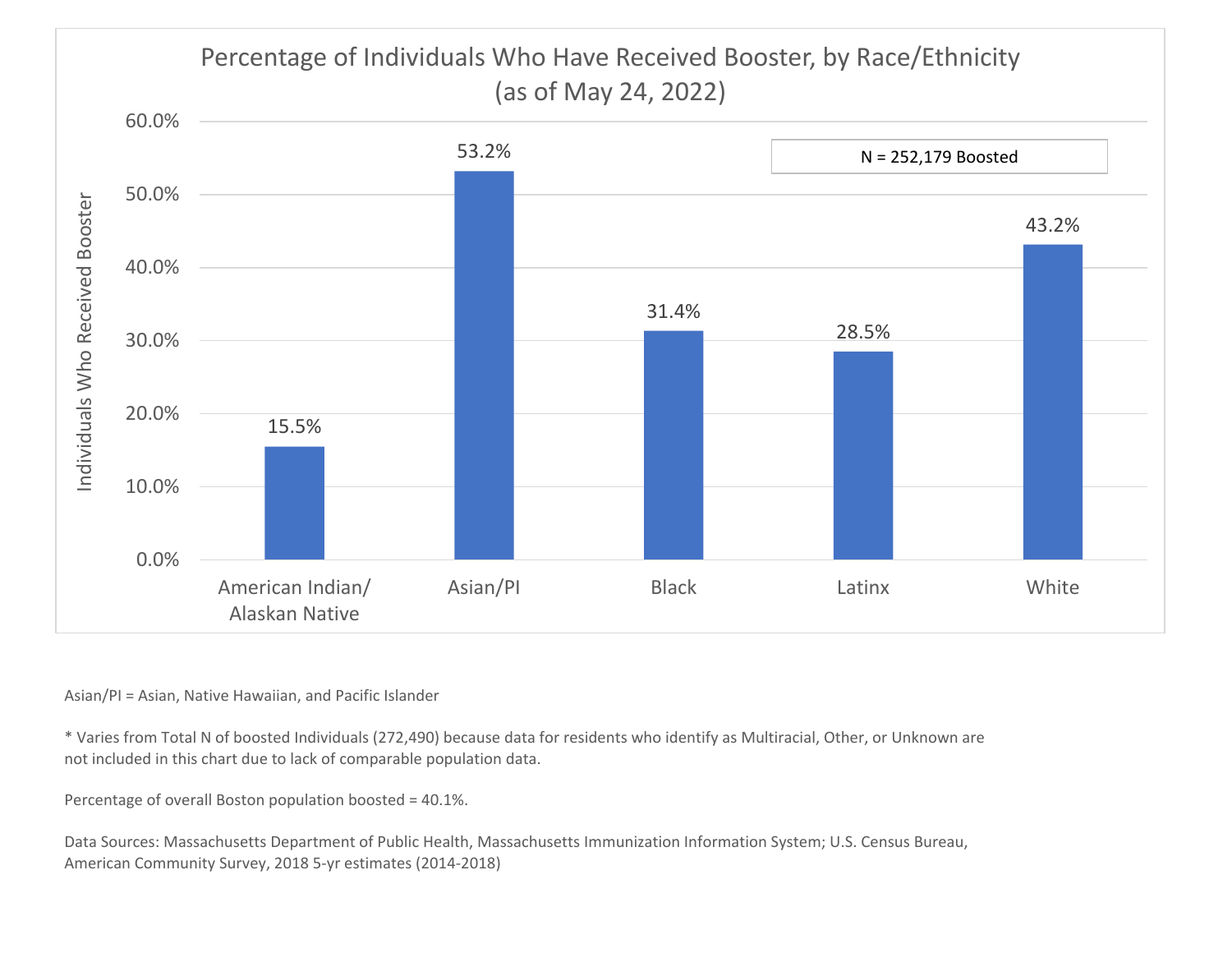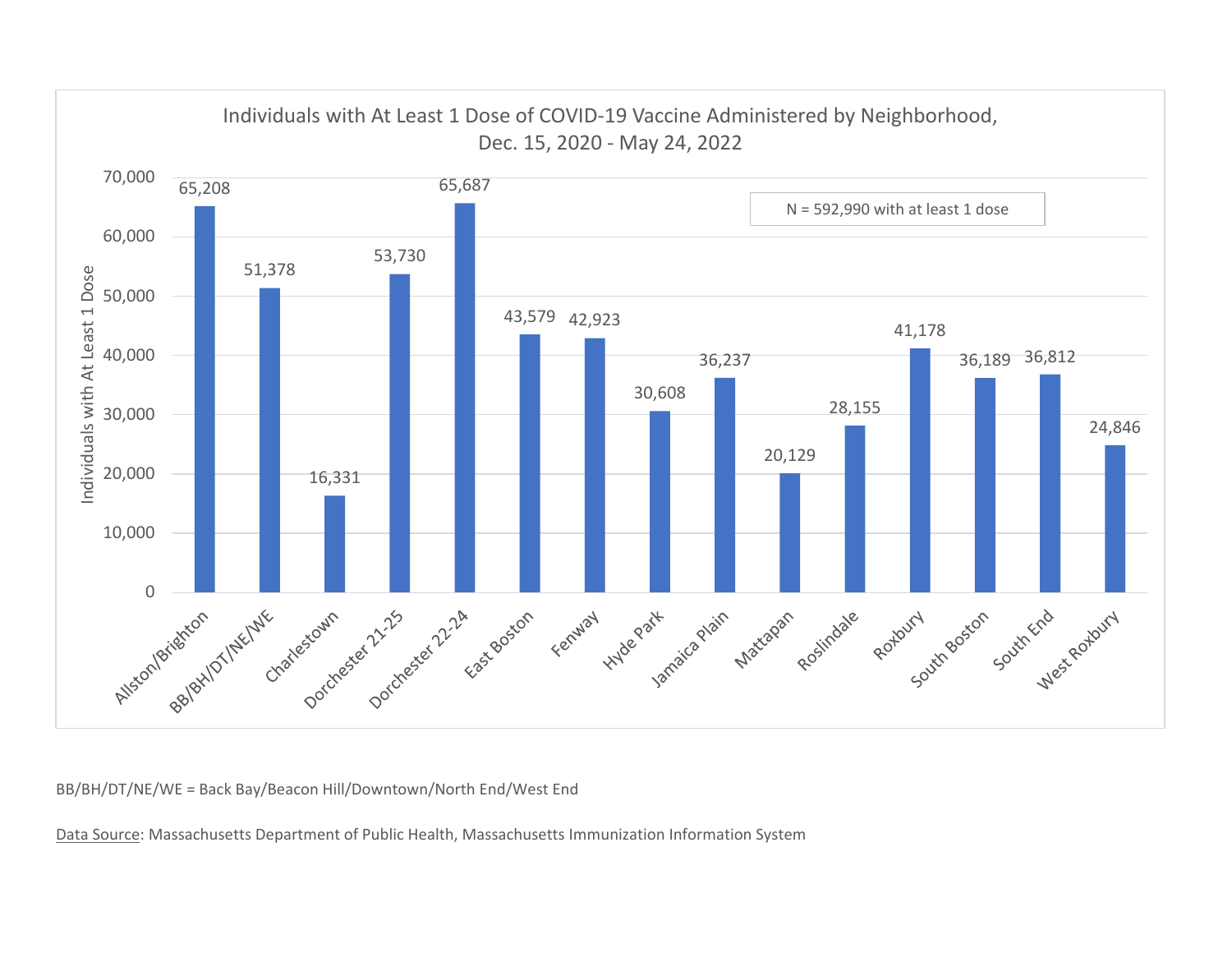

Percentage of overall Boston population with at least 1 dose <sup>=</sup> 87.3%.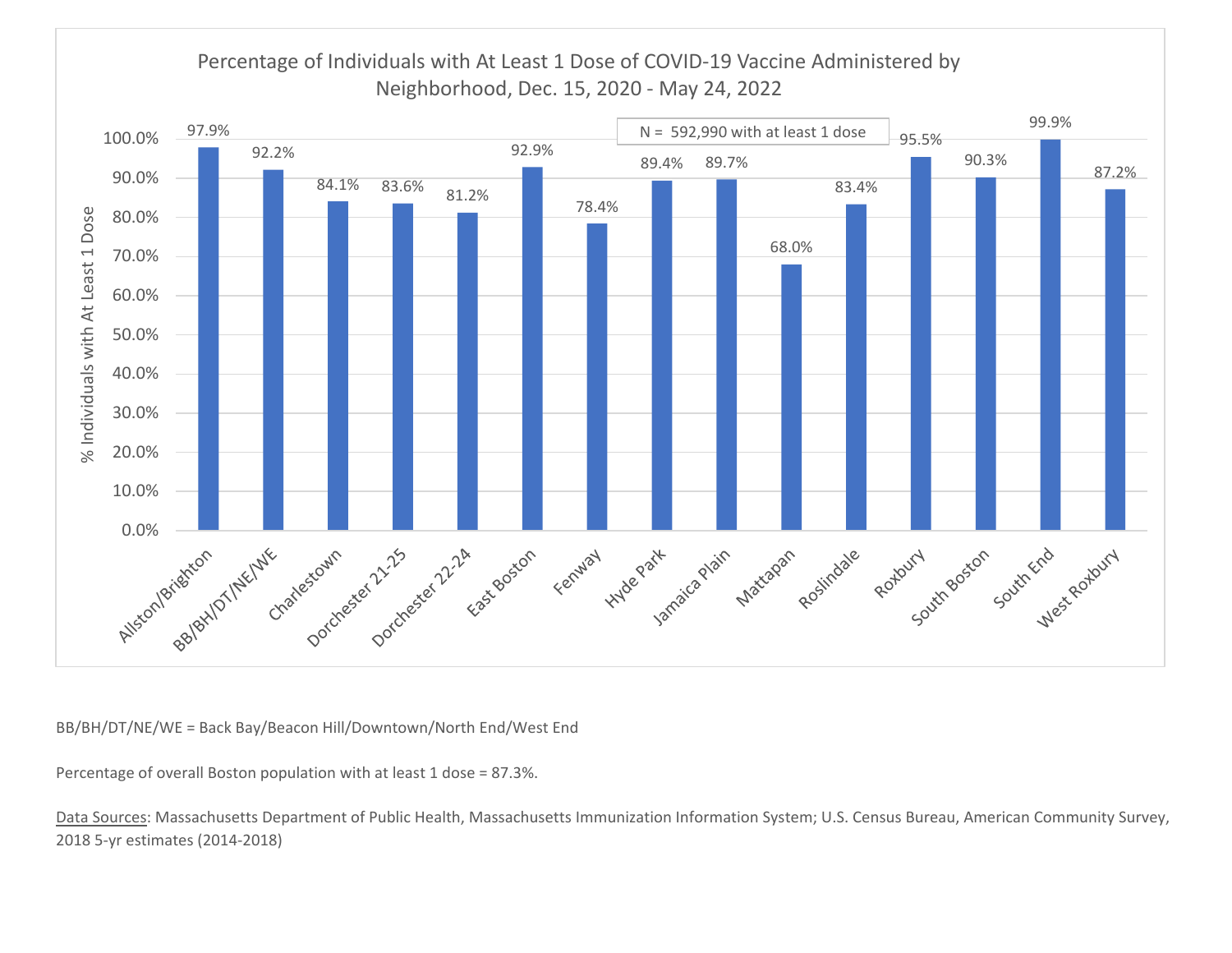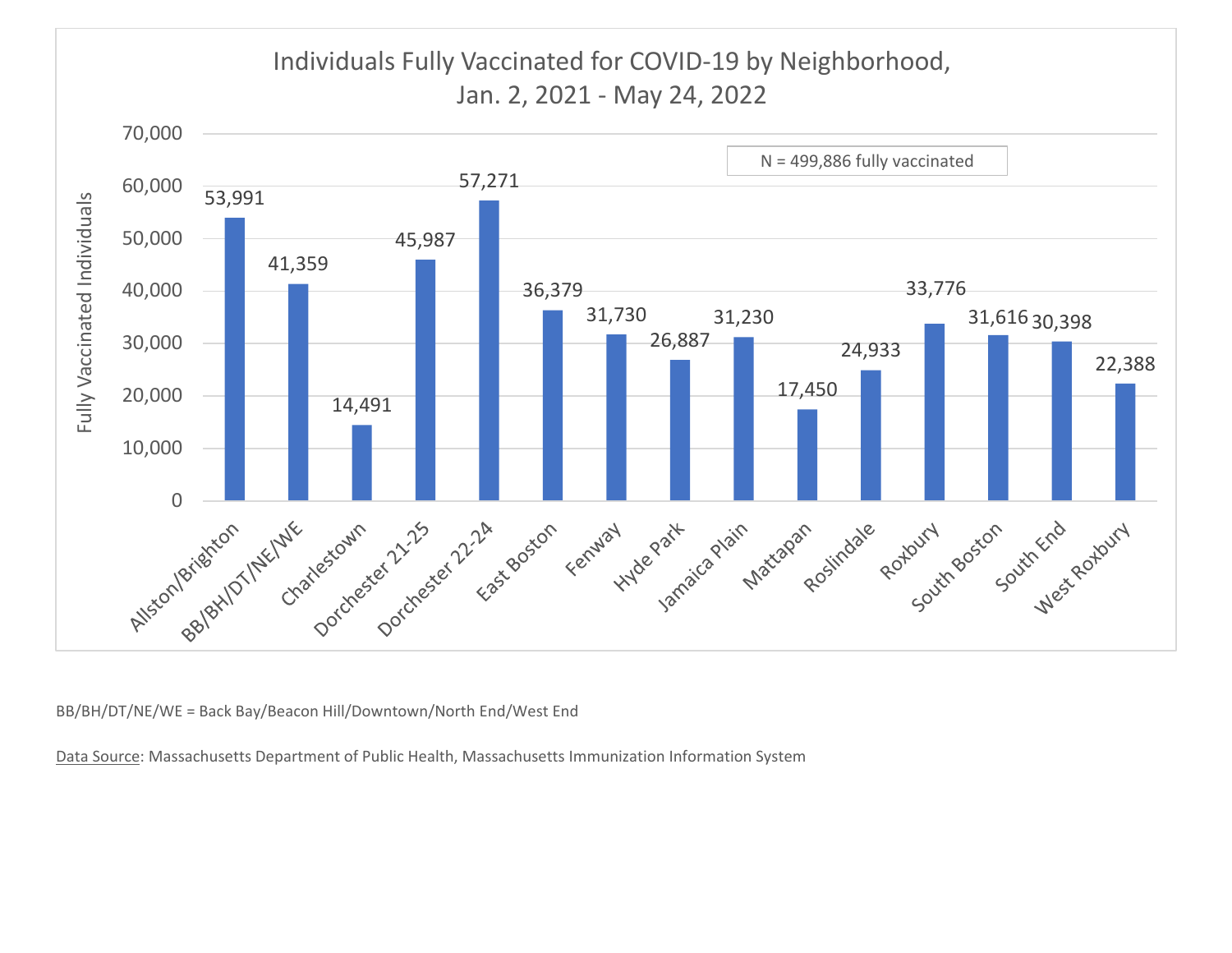# Percentage of Individuals Fully Vaccinated for COVID‐19 by Neighborhood, Jan. 2, 2021 ‐ May 24, 2022



BB/BH/DT/NE/WE <sup>=</sup> Back Bay/Beacon Hill/Downtown/North End/West End

Percentage of overall Boston population fully vaccinated <sup>=</sup> 73.6%.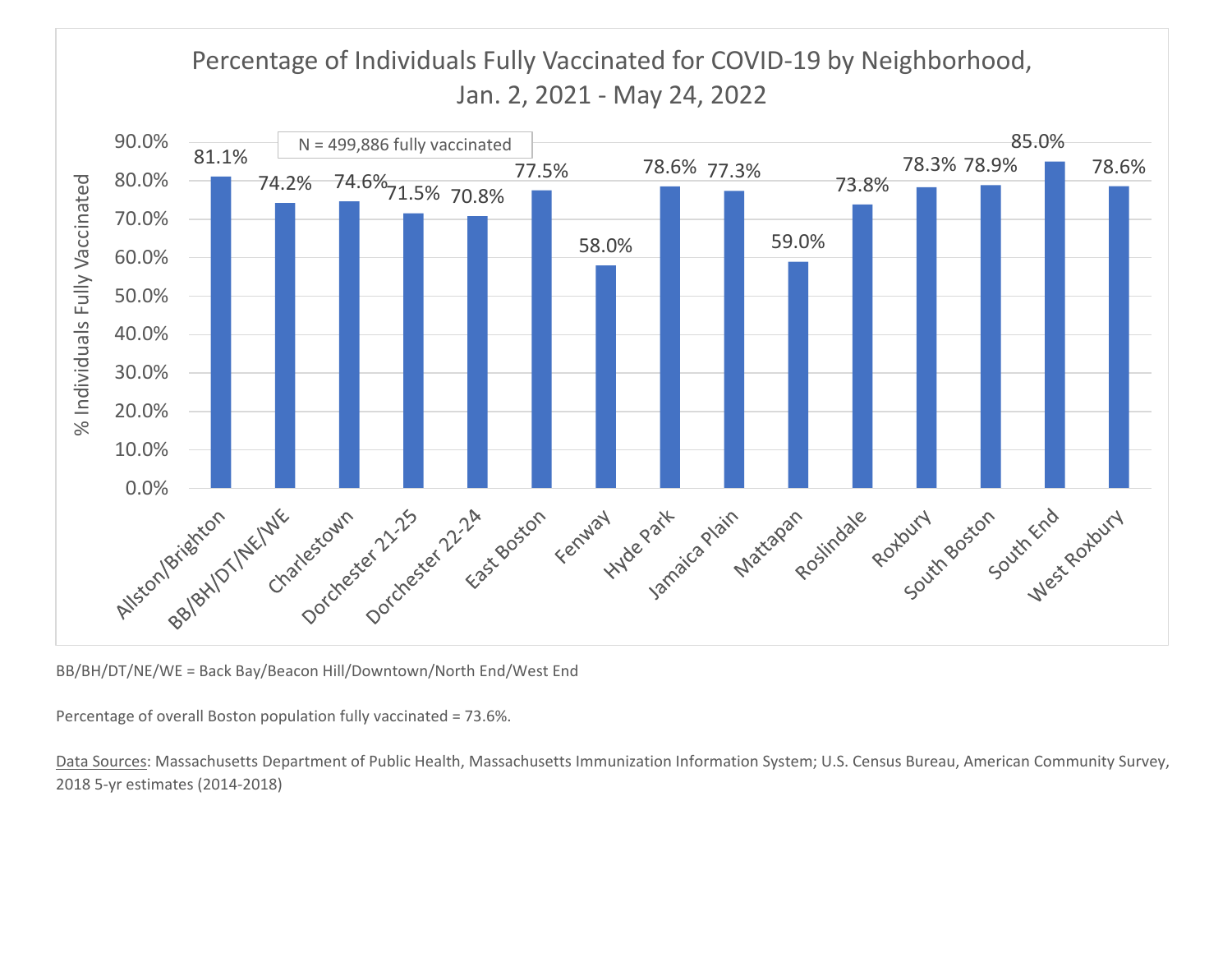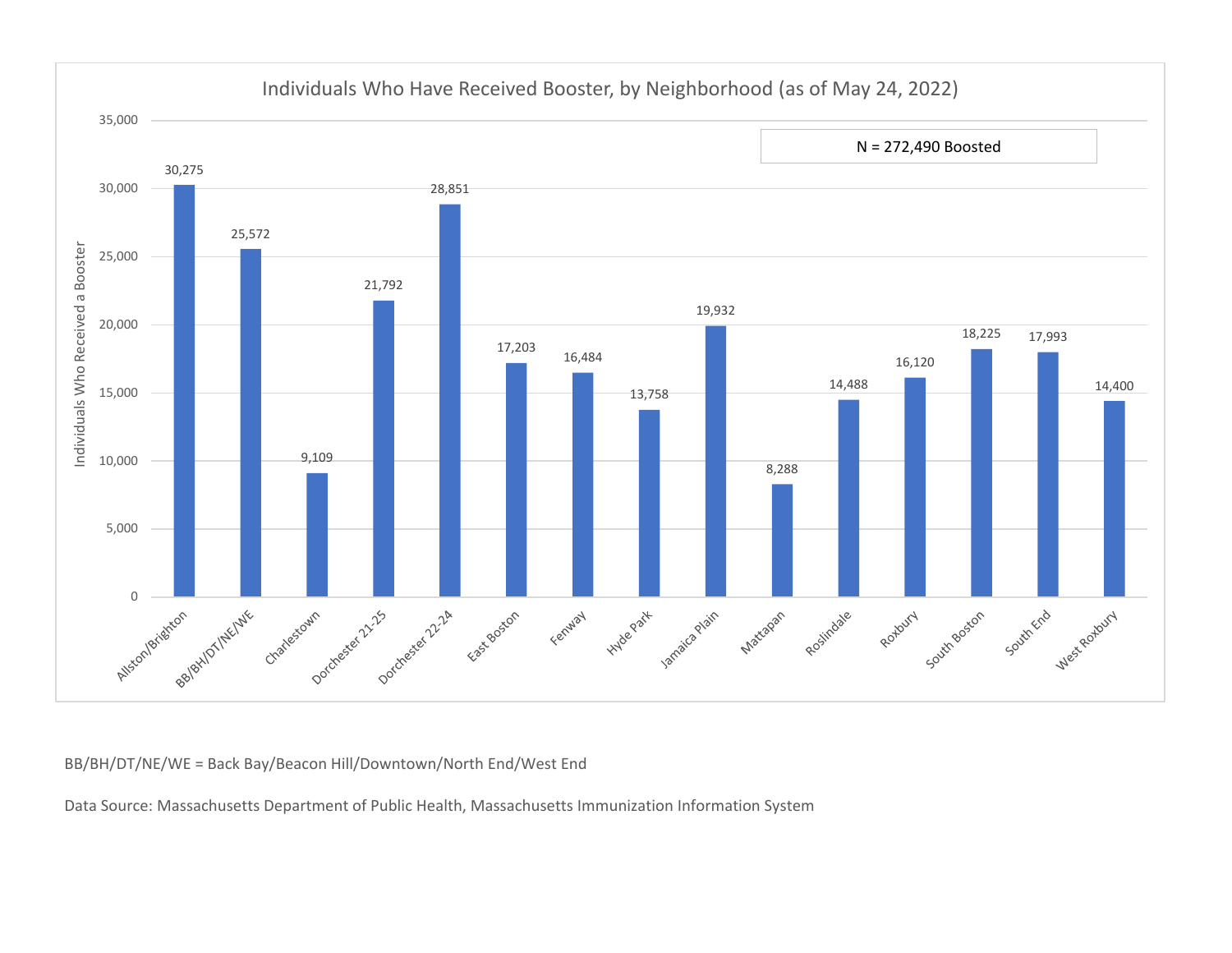

Percentage of Individuals Who Have Received Booster, by Neighborhood (as of May 24, 2022)

Percentage of overall Boston population boosted <sup>=</sup> 40.1%.